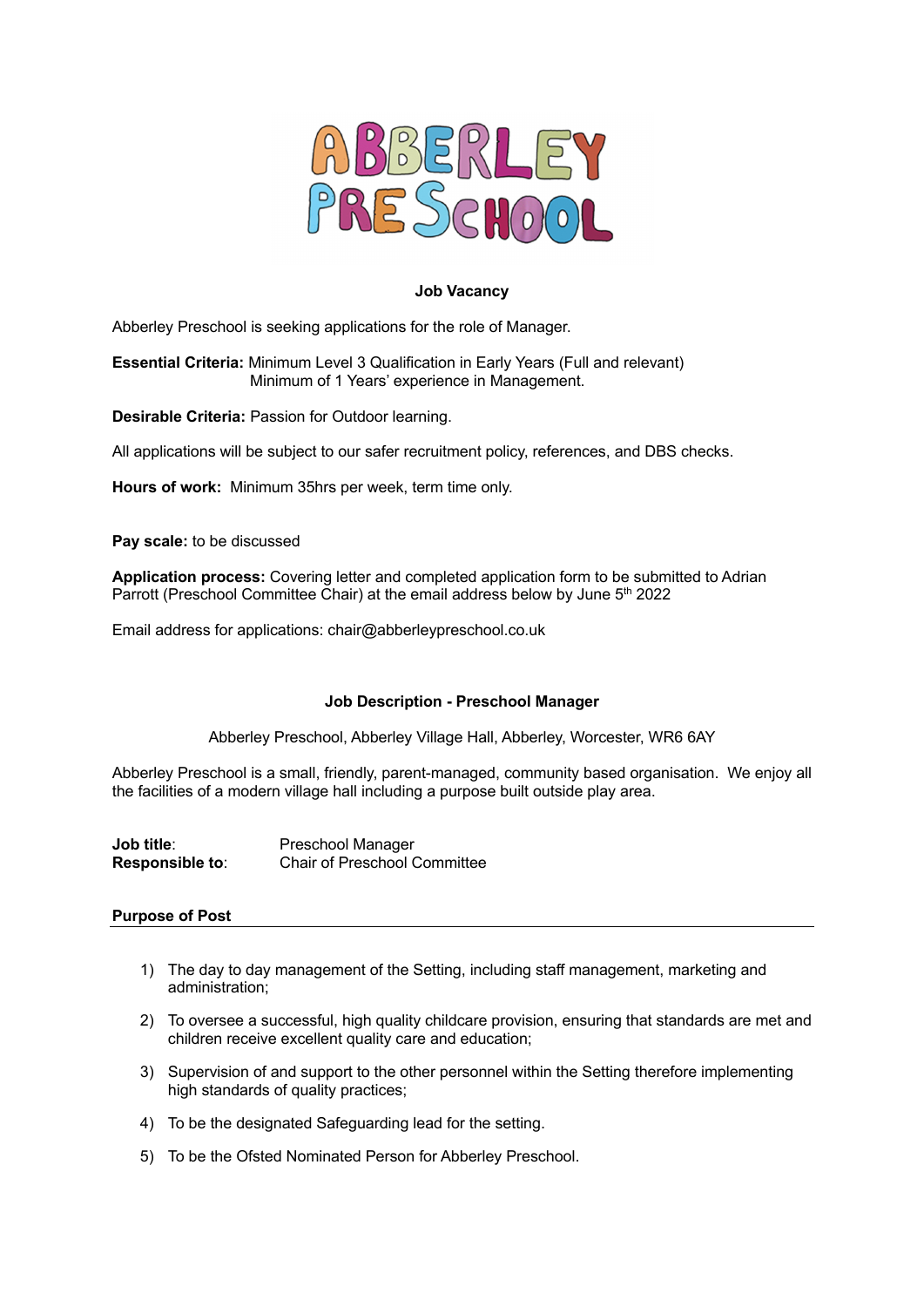### **Main Duties**

### **Key Areas**

- 1) Staff Management, Team Building and Development;
- 2) Business Development, Marketing and effective business administration;
- 3) High Standards of Safeguarding, Care and Education of the Children;

## **Staff Management, Team Building and Development**

- 1) To recruit, induct, supervise and appraise all Setting staff as appropriate, and in accordance with Setting policies, procedures and standards;
- 2) To ensure that all staff working in the Setting on any basis are carefully referenced and DBS checked prior to commencing employment;
- 3) To update and maintain Setting policies and procedures ensuring that documents are easily accessible;
- 4) To co-ordinate/chair termly staff meetings as appropriate, including preparation of agendas, training and planning sessions, with minutes;
- 5) To manage staffing levels within the Setting to comply with required ratios;
- 6) To maintain an accurate and effective personnel management system, ensuring all necessary paperwork is securely retained on each staff member and that such files are kept up to date;
- 7) Maintaining staff awareness of key practices within the Setting, e.g. health and safety, food hygiene, administering of first aid, fire drill procedures, in accordance with the code of practice.
- 8) To keep all staff CPD up to date and relevant.

### **Business Development and Effective Business Administration**

- 1) To actively promote the Setting to ensure that vacant places are filled, and its services are marketed and advertised as necessary to ensure the Setting runs to its full capacity;
- 2) Being responsible for the petty cash and to delegate the day-to-day management of this to an appropriate member of staff
- 3) Being responsible for all administrative duties associated with the management of the facility, e.g. child registration, keeping personnel records up to date, creation/maintenance of relevant records;
- 4) To manage the development and implementation of systems to monitor and record child development;
- 5) To promote the high standards of the Setting at all times to parents/carers, staff and visitors

### **High Standards of Care and Education of the Children**

1) To ensure staff comply at all times to the Setting's policies , procedures and standards including health and safety, hygiene, inclusion and confidentiality;